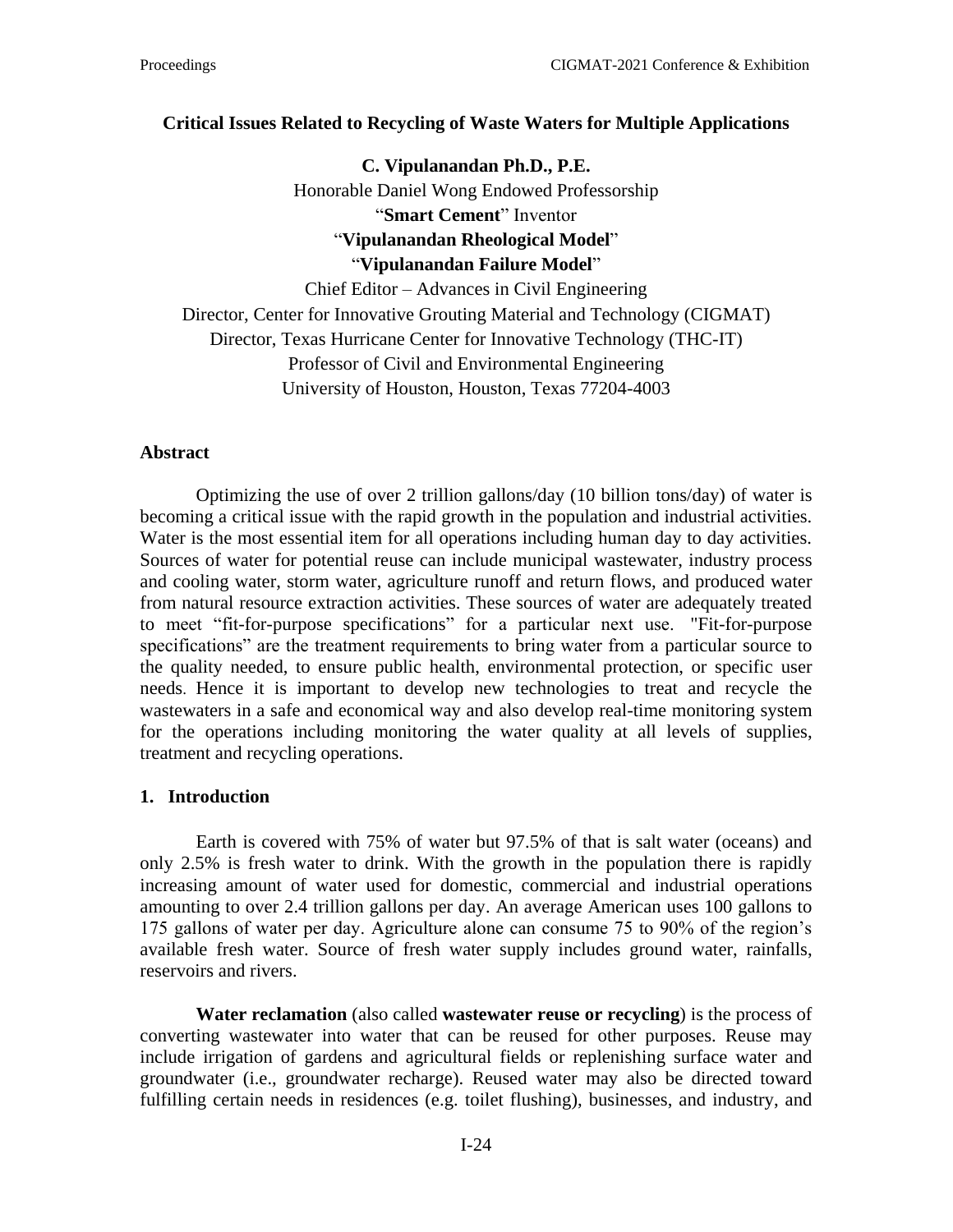could even be treated to reach [drinking water](https://en.wikipedia.org/wiki/Drinking_water) standards. This last option is called either "direct potable reuse" or "indirect potable" reuse, depending on the approach used.

Reclaiming water for reuse applications instead of using [freshwater](https://en.wikipedia.org/wiki/Fresh_water) supplies can be a water-saving measure. When used water is eventually discharged back into natural water sources, it can still have benefits to [ecosystems,](https://en.wikipedia.org/wiki/Ecosystem) improving streamflow, nourishing plant life and recharging [aquifers,](https://en.wikipedia.org/wiki/Aquifer) as part of the natural [water cycle.](https://en.wikipedia.org/wiki/Water_cycle)

Reusing wastewater as part of sustainable [water management](https://en.wikipedia.org/wiki/Water_management) allows water to remain as an alternative water source for human activities. This can reduce [scarcity](https://en.wikipedia.org/wiki/Water_scarcity) and alleviate pressures on groundwater and other natural water bodies. Another potentially positive aspect is the nutrient content in the wastewater, which might reduce the need of other fertilizers.

Drawbacks or risks often mentioned include the content of potentially harmful substances such as bacteria, heavy metals or organic pollutants (including pharmaceuticals, personal care products and pesticides). Irrigation with wastewater can have both positive and negative effects on soil and plants, depending on the composition of the wastewater and on the soil or plant characteristics. [\[6\]](https://en.wikipedia.org/wiki/Reclaimed_water#cite_note-6)

Water/wastewater reuse, as an alternative water source, can provide significant economic, social and environmental benefits, which are key motivators for implementing such reuse programs. Specifically, in agriculture, irrigation with wastewater may contribute to improve production yields, reduce the ecological footprint and promote socioeconomic benefits. These benefits include: $[28][19]$ 

- Increased [water availability](https://en.wikipedia.org/wiki/Water_resources)
- [Drinking water](https://en.wikipedia.org/wiki/Drinking_water) substitution keep drinking water for drinking and reclaimed water for non-drinking use (i.e. industry, cleaning, irrigation, domestic uses, toilet flushing, etc.)
- Reduced over-abstraction of surface and groundwater
- Reduced energy consumption associated with production, treatment, and distribution of water compared to using deep groundwater resources, water importation or desalination
- Reduced nutrient loads to receiving waters (i.e. rivers, canals and other surface [water resources\)](https://en.wikipedia.org/wiki/Water_resources)
- Reduced manufacturing costs of using high quality reclaimed water
- Increased agricultural production (i.e. crop yields)
- Reduced application of fertilizers (i.e. conservation of nutrients, reducing the need for artificial fertilizer (e.g. soil nutrition by the nutrients existing in the treated effluents))
- Enhanced environmental protection by restoration of streams, [wetlands](https://en.wikipedia.org/wiki/Wetlands) and ponds
- Increased employment and local economy (e.g. tourism, agriculture).

# **1.1. Barriers to implementation of Recycling Wastewaters**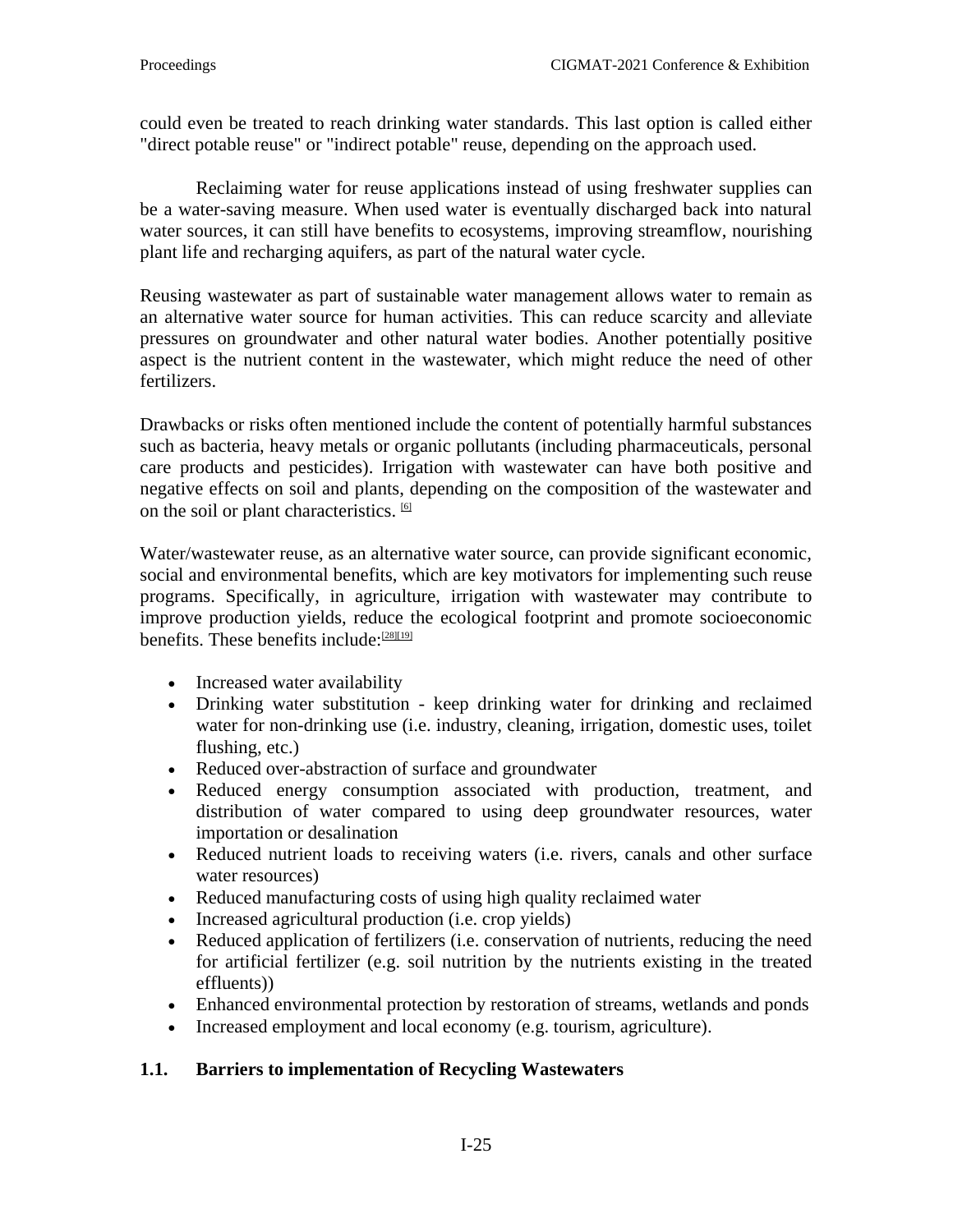There are issues related to recycling of wastewaters and some the important issue are as follows:

- Full-scale implementation and operation of water reuse schemes still face regulatory, economic, social and institutional challenges.
- Economic viability of water reuse schemes.
- Costs of water quality monitoring and identification of contaminants. Difficulties in contaminant identification may include the separation of inorganic and [organic](https://en.wikipedia.org/wiki/Persistent_organic_pollutant)  [pollutants,](https://en.wikipedia.org/wiki/Persistent_organic_pollutant) [microorganisms,](https://en.wikipedia.org/wiki/Microorganism) [Colloids,](https://en.wikipedia.org/wiki/Colloid) and others.
- Full cost recovery from water reuse schemes lack of financial water pricing systems comparable to already subsidized conventional treatment plants.

Psychological barriers, sometimes referred to as the "yuck factor" can also be an impediment to implementation, particularly for direct potable reuse plans. These psychological factors appear to be closely associated with disgust, specifically pathogen

Recycle (reclaimed) water is considered safe when appropriately used. Reclaimed water planned for use in recharging aquifers or augmenting surface water receives adequate and reliable treatment before mixing with naturally occurring water and undergoing natural restoration processes. Some of this water eventually becomes part of drinking water supplies.

A water quality study published in 2009 compared the water quality differences of reclaimed/recycled water, surface water, and groundwater. Results indicate that reclaimed water, surface water, and groundwater are more similar than dissimilar with regard to constituents. When detected, most constituents were in the parts per billion and parts per trillion range. DEET (a bug repellant), and caffeine were found in all water types and virtually in all samples. Triclosan (in anti-bacterial soap & toothpaste) was found in all water types but detected in higher levels (parts per trillion) in reclaimed water than in surface or groundwater. Very few hormones/steroids were detected in samples, and when detected were at very low levels. Haloacetic acids (a disinfection by-product) were found in all types of samples, even groundwater. The largest difference between reclaimed water and the other waters appears to be that reclaimed water has been disinfected and thus has disinfection by-products (due to chlorine use).

A 2005 study titled "Irrigation of Parks, Playgrounds, and Schoolyards with Reclaimed Water" found that there had been no incidences of illness or disease from either microbial pathogens or chemicals, and the risks of using reclaimed water for irrigation are not measurably different from irrigation using potable water.

A 2012 study conducted by the [National Research Council](https://en.wikipedia.org/wiki/National_Research_Council_(United_States)) in the United States of America found that the risk of exposure to certain microbial and chemical contaminants from drinking reclaimed water does not appear to be any higher than the risk experienced in at least some current drinking water treatment systems, and may be orders of magnitude lower.<sup>[\[38\]](https://en.wikipedia.org/wiki/Reclaimed_water#cite_note-38)</sup> This report recommends adjustments to the federal regulatory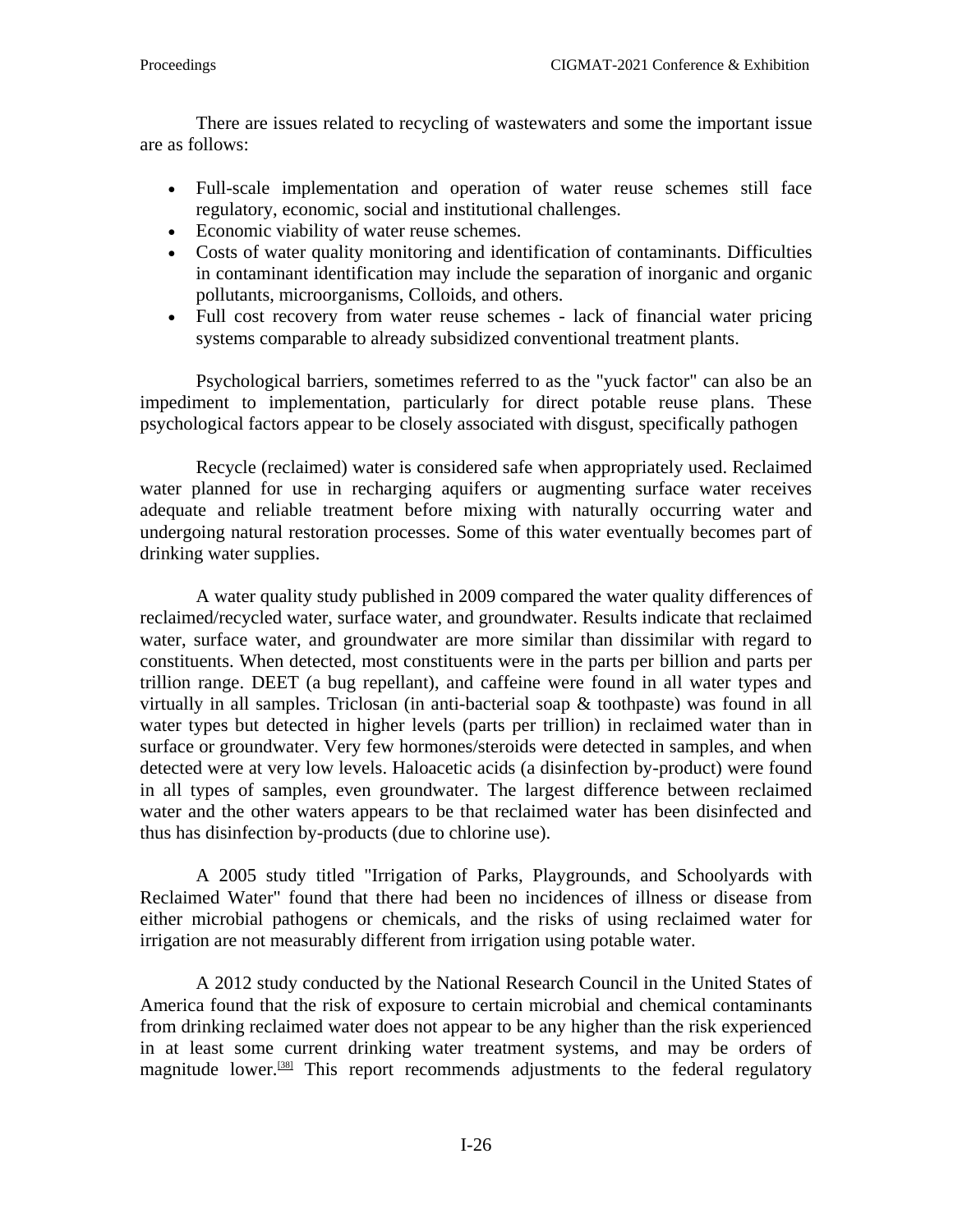framework that could enhance public health protection for both planned and unplanned (or de facto) reuse and increase public confidence in water reuse.

The main potential risks that are associated with reclaimed wastewater reuse for irrigation purposes, when the treatment is not adequate are the following:

- 1. [contamination](https://en.wikipedia.org/wiki/Contamination) of the food chain with microcontaminants, [pathogens](https://en.wikipedia.org/wiki/Pathogens) (i.e. [bacteria,](https://en.wikipedia.org/wiki/Bacteria) [viruses,](https://en.wikipedia.org/wiki/Viruses) [protozoa,](https://en.wikipedia.org/wiki/Protozoa) [helminths\)](https://en.wikipedia.org/wiki/Helminths), or [antibiotic resistance](https://en.wikipedia.org/wiki/Antibiotic_resistance) determinants;
- 2. soil [salinization](https://en.wikipedia.org/wiki/Soil_salinity) and accumulation of various unknown constituents that might adversely affect agricultural production;
- 3. distribution of the indigenous soil [microbial communities;](https://en.wikipedia.org/wiki/Microbial_communities)
- 4. alteration of the [physicochemical](https://en.wikipedia.org/wiki/Physicochemical) and [microbiological](https://en.wikipedia.org/wiki/Microbiological) properties of the soil and contribution to the accumulation of chemical/biological [contaminants](https://en.wikipedia.org/wiki/Contaminants) (e.g. [heavy](https://en.wikipedia.org/wiki/Heavy_metals)  [metals,](https://en.wikipedia.org/wiki/Heavy_metals) chemicals (i.e. [boron,](https://en.wikipedia.org/wiki/Boron) [nitrogen,](https://en.wikipedia.org/wiki/Nitrogen) [phosphorus,](https://en.wikipedia.org/wiki/Phosphorus) [chloride,](https://en.wikipedia.org/wiki/Chloride) [sodium,](https://en.wikipedia.org/wiki/Sodium) [pesticides](https://en.wikipedia.org/wiki/Pesticides)[/herbicides\)](https://en.wikipedia.org/wiki/Herbicides), natural chemicals (i.e. [hormones\)](https://en.wikipedia.org/wiki/Hormones), contaminants of emerging concern (CECs) (i.e. [pharmaceuticals](https://en.wikipedia.org/wiki/Pharmaceuticals) and their [metabolites,](https://en.wikipedia.org/wiki/Metabolites) [personal](https://en.wikipedia.org/wiki/Personal_care_products)  [care products,](https://en.wikipedia.org/wiki/Personal_care_products) [household chemicals](https://en.wikipedia.org/wiki/Household_chemicals) and [food additives](https://en.wikipedia.org/wiki/Food_additive) and their transformation products), etc.) in it and subsequent uptake by plants and crops;
- 5. excessive growth of [algae](https://en.wikipedia.org/wiki/Algae) and vegetation in canals carrying wastewater (i.e. [eutrophication\)](https://en.wikipedia.org/wiki/Eutrophication);
- 6. groundwater quality degradation by the various reclaimed water contaminants, migrating and accumulating in the soil and aquifers.

To address these concerns about the source water, reclaimed water providers use multibarrier treatment processes and constant monitoring to ensure that reclaimed water is safe and treated properly for the intended end use. In the ever-evolving technology landscape, the ability to adopt quickly the technology, both treatments can be a major asset.

# **1**.**2. History**

From the beginning of the Bronze Age (ca. 3200–1100 BC), domestic wastewater (sewage) has been used for irrigation and aquaculture by a number of civilizations including those that developed in China and the Orient, Egypt, the Indus Valley, Mesopotamia, and Crete (Andreas et al. 2018). In historic times (ca. 1000 BC−330 AD), wastewater was disposed of or used for irrigation and fertilization purposes by the Greek and later Roman civilizations, especially in areas surrounding important cities (e.g., Athens and Rome). In more recent times, the practice of land application of wastewater for disposal and agricultural use was utilized first in European cities and later in USA. Today, water reclamation and reuse projects are being planned and implemented throughout the world. Recycled water is now used for almost any purpose including potable use. This paper provides a brief overview of the evolution of water reuse over the last 5,000 years, along with current practice and recommendations for the future. Understanding the practices and solutions of the past, provides a lens with which to view the present and future.

# **1.3. Engineered Wastewater Treatment Systems**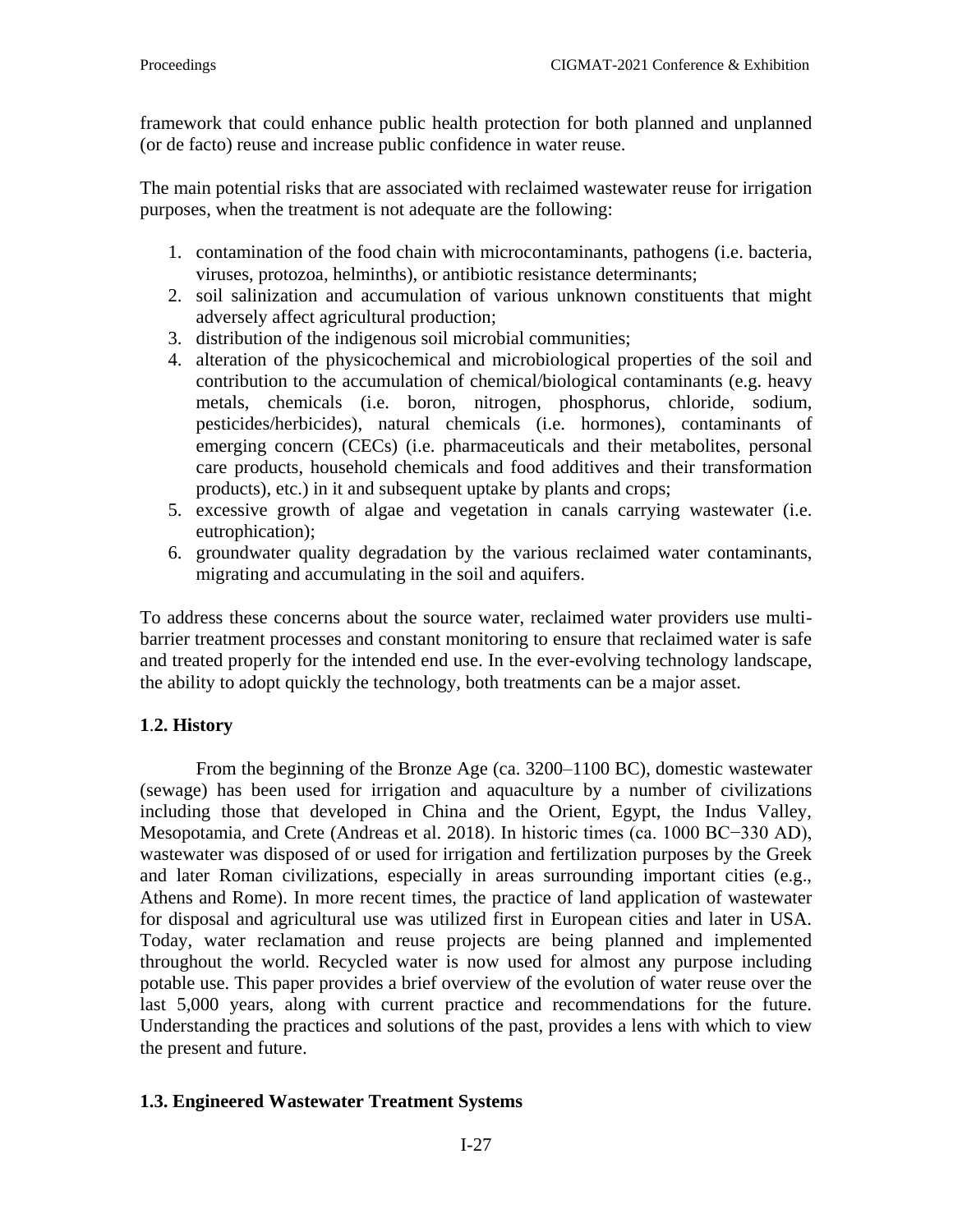The development of modern methods of sewage treatment can be traced back to the mid nineteenth century in England and Germany. The large population in London and the limited area available for treatment in sewage farms, broad irrigation, or intermittent filtration led to renewed interest in more intensive methods of treatment before discharging the treated effluent to land and hence to freshwater bodies. Methods of treatment that were used included large septic tanks, contact beds, and trickling filters. Where sufficient land was available intermittent sand filters were also used.

### **1.4. Changing Views of Water Reclamation and Reuse**

Many things have changed in the water reclamation and reuse field in the contemporary period (1900 AD-present), but especially so during the last three decades. One of the most relevant changes is the recognition of the importance of reclaimed water in an integrated water resources management plan. Reclaimed water has become a new, additional, alternative, reliable water supply source right at the doorstep of metropolis for numerous uses in the diverse environment. This approach has even been recognized by the United Nations through the World Water Development Report 2017 [\(UNESCO,](https://www.frontiersin.org/articles/10.3389/fenvs.2018.00026/full#B84)  [2017\)](https://www.frontiersin.org/articles/10.3389/fenvs.2018.00026/full#B84) focusing on wastewater as a resource. Moreover, successful stories on water reuse have expanded the frontier from agricultural and landscape irrigation and restricted urban uses to a variety of uses including potable reuse [\(Crook, 2010;](https://www.frontiersin.org/articles/10.3389/fenvs.2018.00026/full#B17) [Mujeriego, 2013;](https://www.frontiersin.org/articles/10.3389/fenvs.2018.00026/full#B54) [Tchobanoglous et al., 2014\)](https://www.frontiersin.org/articles/10.3389/fenvs.2018.00026/full#B81).

### **1.5. World Health Organization (WHO)**

The [World Health Organization](https://en.wikipedia.org/wiki/World_Health_Organization) has recognized the following principal driving forces for wastewater reuse:

- 1. increasing [water scarcity](https://en.wikipedia.org/wiki/Water_scarcity) and stress,
- 2. increasing populations and related [food security](https://en.wikipedia.org/wiki/Food_security) issues,
- 3. increasing environmental pollution from improper wastewater disposal, and
- 4. increasing recognition of the resource value of [wastewater,](https://en.wikipedia.org/wiki/Wastewater) [excreta](https://en.wikipedia.org/wiki/Human_waste) and [greywater.](https://en.wikipedia.org/wiki/Greywater)

Water recycling and reuse is of increasing importance, not only in arid regions but also in cities and contaminated environments.

Already, the groundwater [aquifers](https://en.wikipedia.org/wiki/Aquifers) that are used by over half of the world population are being over-drafted. Reuse will continue to increase as the world's population becomes increasingly urbanized and concentrated near coastlines, where local [freshwater](https://en.wikipedia.org/wiki/Freshwater) supplies are limited or are available only with large [capital expenditure.](https://en.wikipedia.org/wiki/Capital_expenditure)<sup>[\[11\]\[12\]](https://en.wikipedia.org/wiki/Reclaimed_water#cite_note-11)</sup> Large quantities of freshwater can be saved by wastewater reuse and recycling, reducing [environmental](https://en.wikipedia.org/wiki/Environmental_pollution)  [pollution](https://en.wikipedia.org/wiki/Environmental_pollution) and improving [carbon footprint.](https://en.wikipedia.org/wiki/Carbon_footprint)<sup>[\[9\]](https://en.wikipedia.org/wiki/Reclaimed_water#cite_note-:0-9)</sup> Reuse can be an alternative [water supply](https://en.wikipedia.org/wiki/Water_supply) option.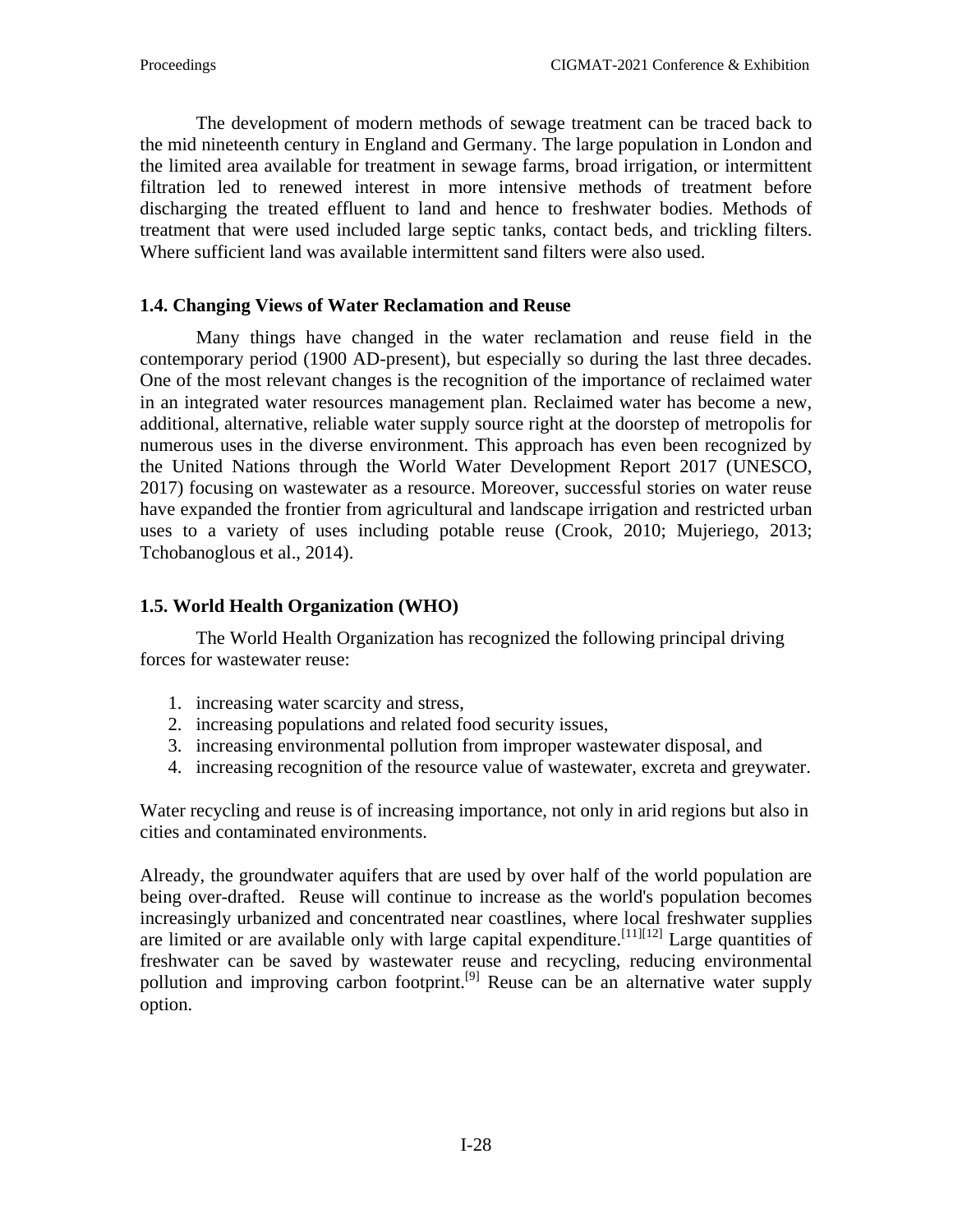# **1.6. EPA Guidelines**

Water reuse (also commonly known as water recycling or water reclamation) reclaims water from a variety of sources then treats and reuses it for beneficial purposes such as agriculture and irrigation, potable water supplies, groundwater replenishment, industrial processes, and environmental restoration. Water reuse can provide alternatives to existing water supplies and be used to enhance water security, sustainability, and resilience.

Water reuse can be defined as planned or unplanned. Unplanned water reuse refers to situations in which a source of water is substantially composed of previously used water. A common example of unplanned water reuse occurs when communities draw their water supplies from rivers, such as the Colorado River and the Mississippi River, that receive treated wastewater discharges from communities upstream.

Planned water reuse refers to water systems designed with the goal of beneficially reusing a recycled water supply. Often, communities will seek to optimize their overall water use by reusing water to the extent possible within the community, before the water is reintroduced to the environment. Examples of planned reuse include agricultural and landscape irrigation, industrial process water, potable water supplies, and groundwater supply management.

### **1.7. Water Reuse Regulations in the United States**

EPA does not require or restrict any type of reuse. Generally, states maintain primary regulatory authority (i.e., primacy) in allocating and developing water resources. Some states have established programs to specifically address reuse, and some have incorporated water reuse into their existing programs. EPA, states, tribes, and local governments implement programs under the [Safe Drinking Water Act](https://www.epa.gov/sdwa) and the [Clean](https://www.epa.gov/laws-regulations/summary-clean-water-act)  [Water Act](https://www.epa.gov/laws-regulations/summary-clean-water-act) to protect the quality of drinking water source waters, community drinking water, and waterbodies like rivers and lakes. Together, the Safe Drinking Water Act and the Clean Water Act provide a foundation from which states can enable, regulate, and oversee water reuse as they deem appropriate.

# **1.8. US Geological Survey (USGS)**

# **What is continuous real-time water quality (RTWQ)?**

Real-time water quality refers to in-stream water-quality measurements made available on the web in real-time. Water-quality measurements are recorded in time intervals as small as 5 minutes to hourly and are often referred to as continuous. These time-dense (continuous) stream data are made available on the Web in near real-time (updated 4-hour intervals or less) (available at [http://waterdata.usgs.gov/nwis\)](http://waterdata.usgs.gov/nwis). Providing these data in real-time informs the user of stream conditions for various uses and public safety.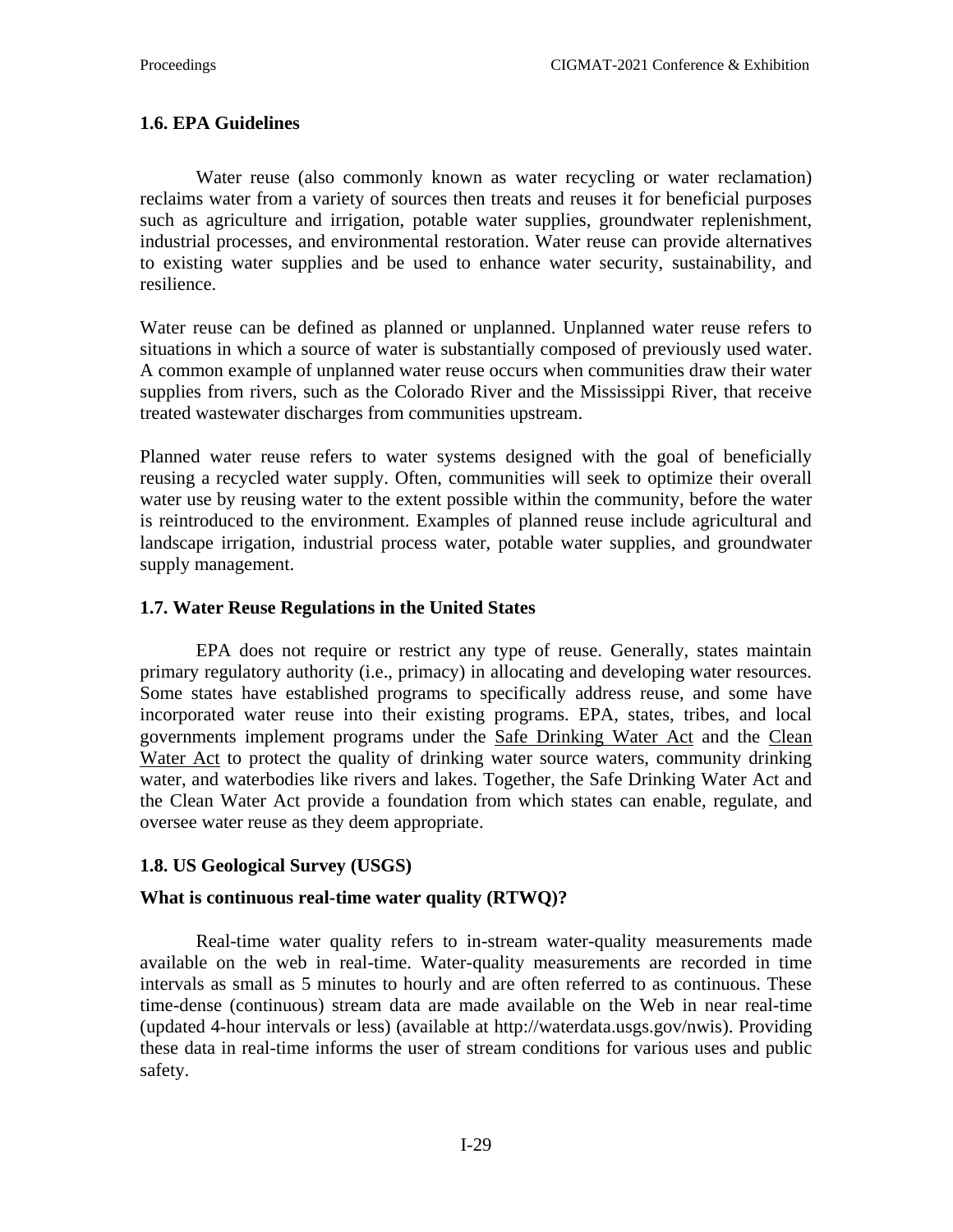Real-time water quality information is made possible because of improvements in sensor and data recording technology since the first in-stream sensors were developed in the 1950-60s to directly measure or compute concentrations of many water-quality constituents. Sensors that measure water-quality properties or constituent concentrations are available for specific conductance, pH, water temperature, turbidity, dissolved oxygen, and nitrate. Sensors also are available that measure portions of the electromagnetic spectrum (light) that indicate adsorption or scatter (turbidity, chlorophyll, nitrate, and fluorescence) or sound (acoustic Doppler technology,). In-stream chemical analyzers and portable field laboratories for nitrate and phosphorus also are available. Many additional new sensors are being developed as the need for these data increase.



### **1.8.1. What are these measurements?**

**Figure 1. Probes used by USGS for monitoring**

# **Multi-parameter monitor used to record water-quality measurements.**

- **Water temperature** is measured using a thermistor and reported as degrees Celsius. Temperature is an important measurement for habitat and recreation and affects the rates of chemical and biological processes.
- **Specific conductance** is a measure of the capacity of water to conduct an electrical current at a standardized temperature of 25 degrees Celsius and is reported in microsiemens per centimeter. It is affected by the types and amounts of dissolved substances in the water. Water that has no dissolved solids has a specific conductance of 0. This measurement is used to estimate the concentrations of dissolved solids or salts (salinity) in water. Large daily variations are possible in estuaries or other locations affected by tidal interactions of fresh and salt water.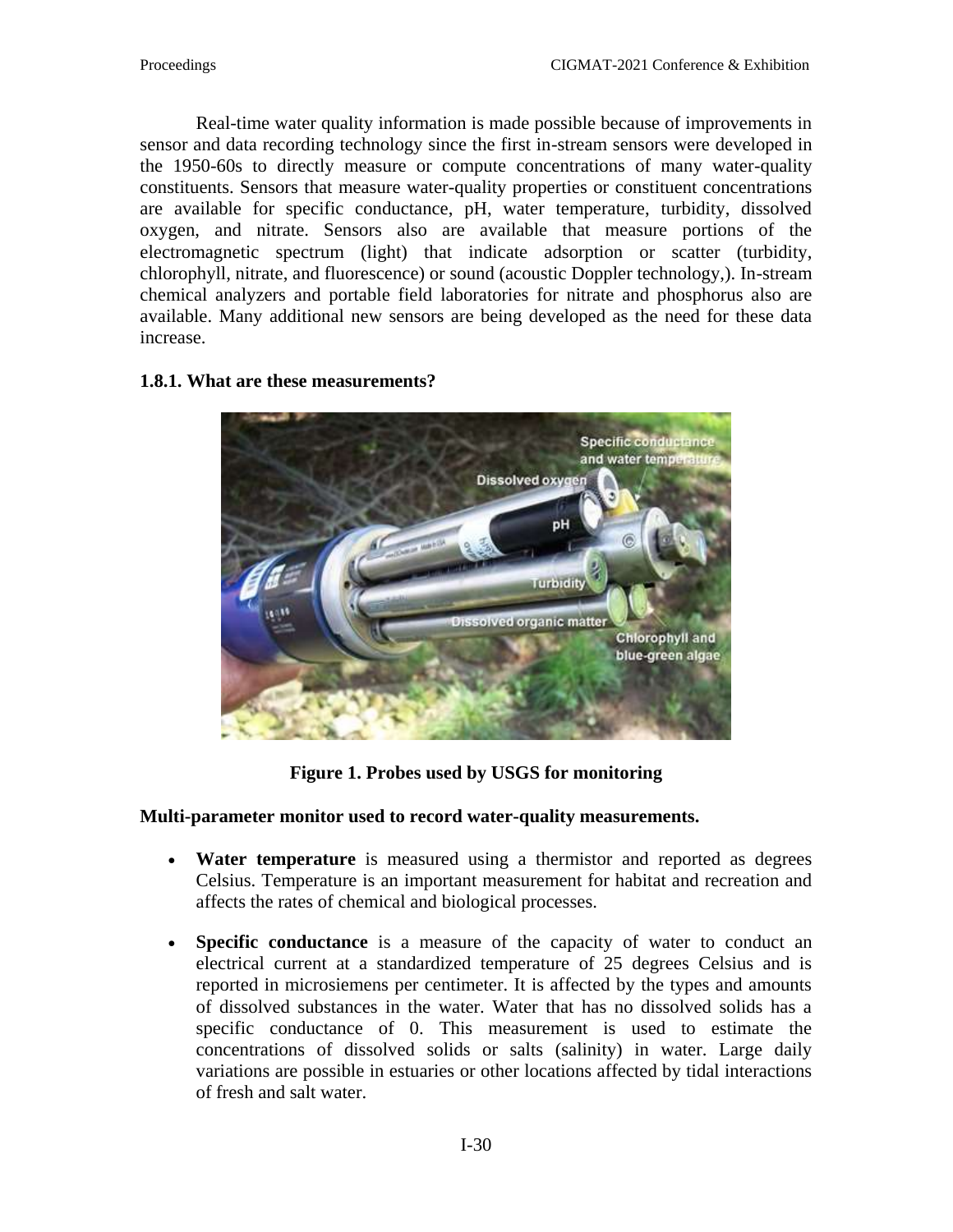- **pH** is a measure of how acidic the water is and is reported in standard units. It is an important indicator of water quality because it directly affects water treatment, chemical reactions, and basic functions of plants and animals.
- **Dissolved oxygen (DO)** concentration (reported in milligrams per liter) in surface water is a significant factor in chemical reactions and the survival of plants and animals in the water. It is related primarily to exchange with overlying air, photosynthesis by algae and plants in the water, and respiration of aquatic organisms. Extended periods of time with low dissolved oxygen (less than 5 milligrams per liter) can cause fish and other aquatic organisms to perish.
- **Turbidity** refers to the cloudiness or murkiness of the water and is reported as nephelometric turbidity units (NTUs) or formazin nephelometric units (FNUs). The larger the turbidity is, the more murky the water appears. Turbidity is caused by suspended particles, primarily clay, silt, organic matter, and microscopic organisms. Turbid water is not necessarily harmful, but the particles or sediments can also cause problems. Sediment can negatively affect aquatic life (clogging fish gills). Particulates and especially organics can contribute to low DO. Metals, bacteria, and toxic organics can be adsorbed on particles and particles can be coated with metals oxy-hydroxides.
- **Nitrate i**s a common form of nitrogen and is important because it affects plant growth and, in excess, contributes to eutrophication and human health concerns. It is measured in milligrams per liter. Nitrate usually is measured with an instrument that is separate from the multi-parameter monitor.
- **Chlorophyll** is the green molecule in plant cells essential for photosynthesis and is often used as an indicator of algal biomass in water. Chlorophyll sensors rely on fluorescence, which is the emission of light by a substance that has absorbed light. Measurement units include relative fluorescence units (RFU) and micrograms per liter (ug/L). Chlorophyll sensor data provides information on relative patterns but need to be related to laboratory-measurements to provide information about actual chlorophyll concentrations. Large daily variations in sensor measurements that are not related to chlorophyll concentrations may occur due to changing light and temperature conditions, which affect the fluorescence response of algal cells.

Sensors are becoming more common for recording other water-quality measurements such as dissolved organic matter, chlorophyll, and blue-green algae.

# **1.8.2. Why continuous and real time?**

Continuous real-time information is a vital asset that helps safeguard lives and property and ensures adequate water resources for a healthy economy. Continuous real-time waterquality data are needed for decisions regarding drinking water, water treatment, regulatory programs, recreation, and public safety. Additionally, increased data-collection frequency provides an improved understanding of factors that affect water quality.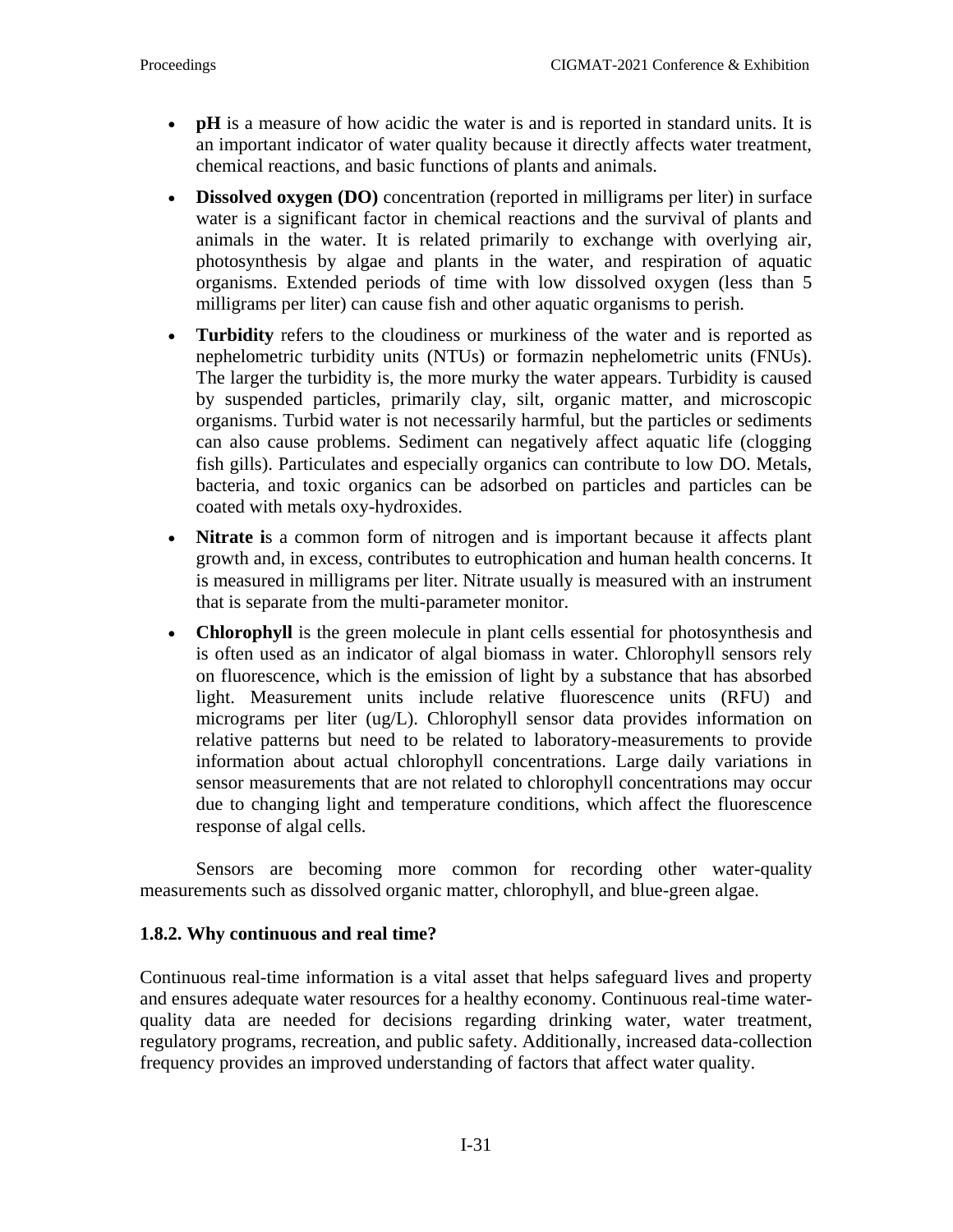Advances related to monitoring technology are enhancing our understanding of waterquality issues. These advancements include, for example, innovation and new waterquality sensors, monitors (multiple sensors in a single probe), data recorders, and transmission equipment. In-stream water-quality sensors provide continuous measurements (typically, every 5-60 minutes) of water-quality conditions that may vary widely over short periods of time, such as before, during, and after storms or during tidal fluctuations. When these data are available in real time, water management officials can be notified of these changes and are able to respond by altering treatment or collecting additional data. Additionally, real-time measurements for temperature, conductance, and turbidity can be statistically related to other important properties, such as indicator bacteria that are more costly and difficult to monitor and analyze. Continued development, testing, and deployment of a new generation of real-time sensors for water quality have the potential to greatly increase the level of information available.

Advantages of continuous and real-time data:

- USGS real-time water-quality data are available to everyone on the Internet.
- The time-density of continuous data improves our knowledge and understanding of relations between water quality and changes in hydrology, geology, and land use.
- Increased data-collection frequency provides an improved understanding of factors that affect water quality.
- Continuous data provide richer data sets for developing tools and models for extending observed water quality to unmeasured streams and enables development of better management tools for ensuring stream quality protection.
- Notification of water resource managers in real time, eliminating delay between sample collection and lab analysis may be critical for warning the public for recreation or for water treatment.
- Real-time data can decrease time and costs associated with manual sampling.
- Continuous data provide better measures of water quality relative to water-quality criteria compared to a few samples collected during a year.
- Continuous data measure water quality changes at night and during storms when samples are seldom collected and when storm events can have major effects on concentrations and loads.

# **2. Objectives**

Overall objective is to investigate the potential of recycling wastewaters for reuse with the challenges identified. The specific objectives are as follows:

(1). Identify the sources of wastewaters and potential applications

(2). Critical issues related to recycling of wastewaters for various reuses and the need for developing rapid treatment methods.

(3). Real-time monitoring issues related to water quality and recycled waters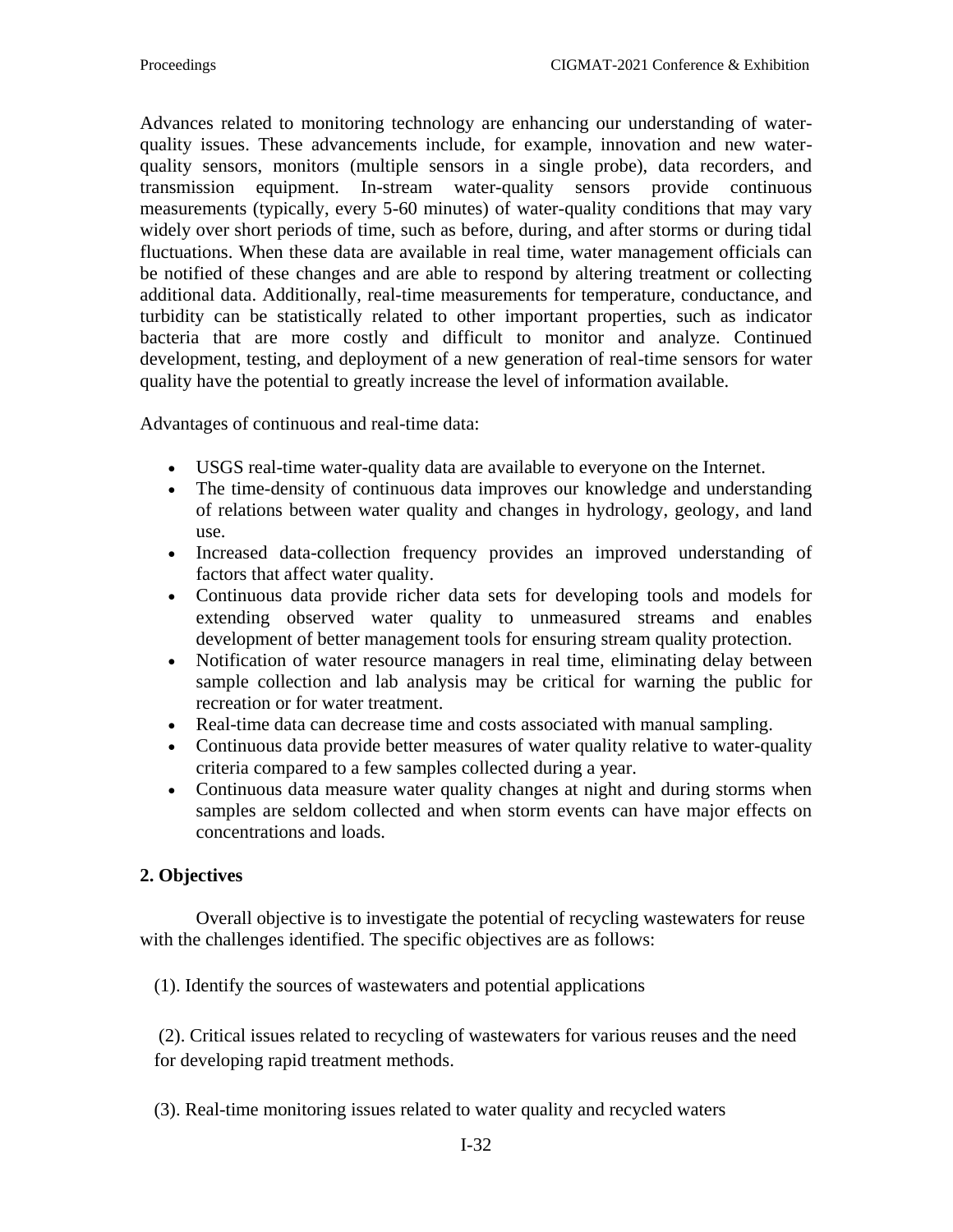### **3. Literature review**

### **3.1. Sources of Wastewaters**

Sources of water for potential reuse can include municipal wastewater, industry process and cooling water, stormwater, agriculture runoff and return flows, and produced water from natural resource including oil extraction activities. Also, another area is in chemical industries and also hydraulic fracking. These sources of water must be adequately treated to meet "fit-for-purpose specifications" for a particular next use.

### **3.2. Reuse**

Recycled wastewater can be used in multiple applications.

### **3.2.1. Water Reuse in Contemporary Times (1900 AD-Present)**

The advent of twentieth century brought significant technological and scientific innovations along with a significant growth in the implementation of wastewater treatment plants (WWTPs) that could handle large volumes of wastewater for direct discharge to waterways and the ocean. These plants were adopted widely by most of the major urban centers around the globe, as they were compact and did not require large areas for treatment compared to sewage farms [\(Metcalf and Eddy Inc., 1991;](https://www.frontiersin.org/articles/10.3389/fenvs.2018.00026/full#B51) [Jimenez and](https://www.frontiersin.org/articles/10.3389/fenvs.2018.00026/full#B36)  [Asano, 2008;](https://www.frontiersin.org/articles/10.3389/fenvs.2018.00026/full#B36) [Lazarova et al., 2013\)](https://www.frontiersin.org/articles/10.3389/fenvs.2018.00026/full#B47). However, with the construction of mechanized WWTPs and discharge to rivers or the ocean, interest of reclaiming nutrients and organic matter to fertilize and improve soil characteristics diminished. In the latter part of the twentieth century and the first part of the twenty-first century, water reclamation and reuse has regained popularity because of population growth, urbanization, the growth of megacities, climate change, the increasing need for water in a variety of applications, and because of the development of water reclamation technologies able to produce water of almost any quality desired including water of quality equal to or higher than drinking water.

The purpose is to consider modern water reuse practice. Subjects considered include: (a) the importance of modern technology, (b) changing views of water reclamation and reuse; (c) water reuse applications; (d) review other non-domestic sources of wastewater for reuse; (e) understanding and quantifying unplanned potable reuse, (f) health and environmental issues; and (g) review development of water reuse criteria. Emerging trends in water reuse and future challenges in water reuse are considered in the following two sections, respectively.

"Fit-for-purpose specifications" are the treatment requirements to bring water from a particular source to the quality needed, to ensure public health, environmental protection, or specific user needs.

### **(a). Environmental restorations**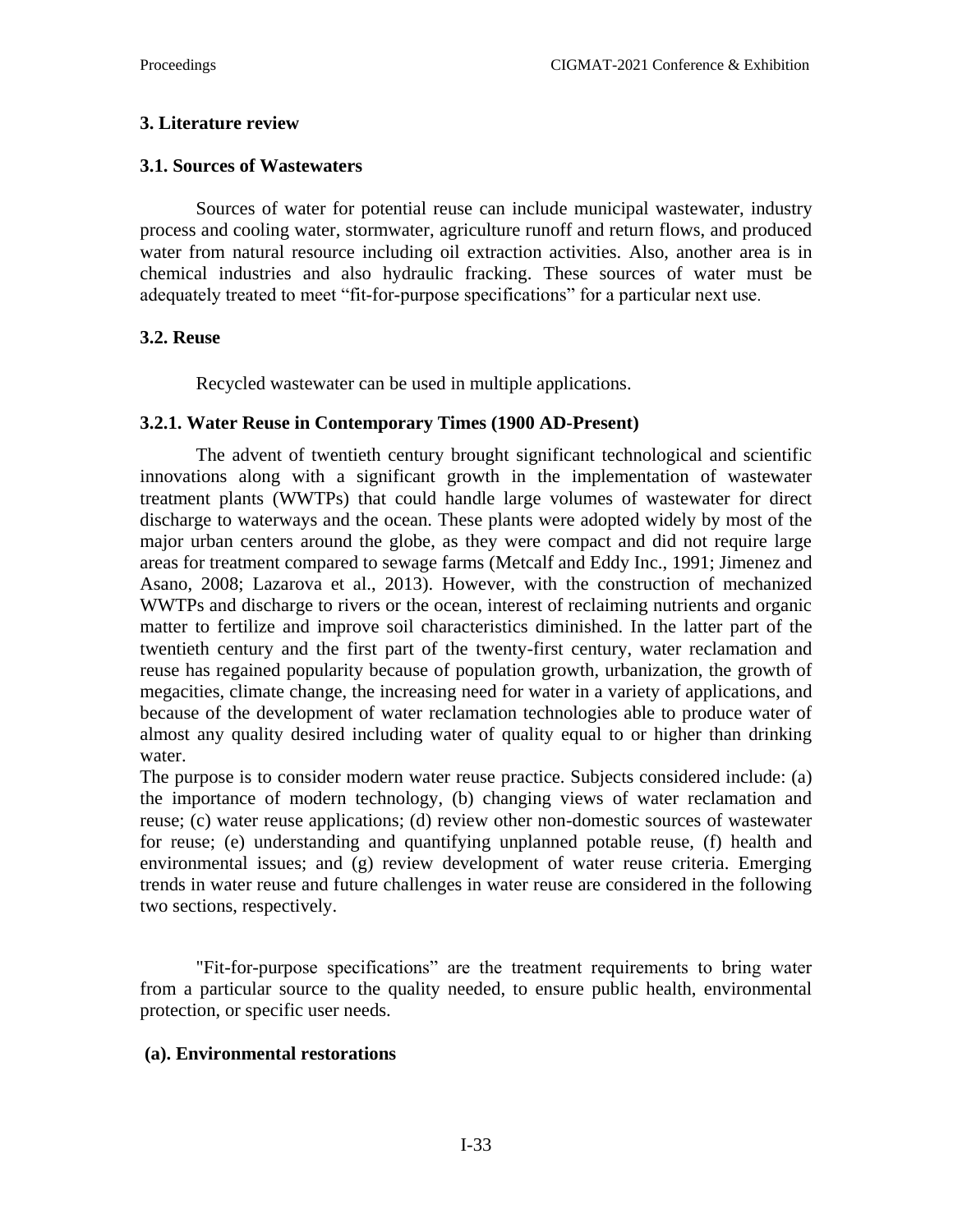The use of reclaimed water to create, enhance, sustain, or augment water bodies including [wetlands,](https://en.wikipedia.org/wiki/Wetland) aquatic habitats, or stream flow is called "environmental reuse". For example, [constructed wetlands](https://en.wikipedia.org/wiki/Constructed_wetland) fed by wastewater provide both [wastewater treatment](https://en.wikipedia.org/wiki/Wastewater_treatment) and [habitats](https://en.wikipedia.org/wiki/Habitat) for flora and fauna.

# **(b). Groundwater recharge**

It includes aquifer recharge for [drinking water](https://en.wikipedia.org/wiki/Drinking_water) use; Augmentation of surface drinking water supplies; Treatment until drinking water quality.

# **(c). Agriculture**

There are benefits of using recycled water for irrigation, including the lower cost compared to some other sources and consistency of supply regardless of season, climatic conditions and associated water restrictions. When reclaimed water is used for irrigation in agriculture, the nutrient (nitrogen and phosphorus) content of the treated wastewater has the benefit of acting as a [fertilizer.](https://en.wikipedia.org/wiki/Fertilizer) This can make the [reuse of excreta](https://en.wikipedia.org/wiki/Reuse_of_excreta) contained in sewage attractive.<sup>[\[7\]](https://en.wikipedia.org/wiki/Reclaimed_water#cite_note-WHO2006-7)</sup>

The irrigation water can be used in different ways on different crops:

- [Food crops](https://en.wikipedia.org/wiki/Food_crops) to be eaten raw: crops which are intended for human consumption to be eaten raw or unprocessed.
- [Processed food](https://en.wikipedia.org/wiki/Processed_food) crops: crops which are intended for human consumption not to be eaten raw but after treatment process (i.e. cooked, industrially processed).
- Non-food crops: crops which are not intended for human consumption (e.g. pastures, forage, fiber, ornamental, seed, forest and turf crops).<sup>[\[21\]](https://en.wikipedia.org/wiki/Reclaimed_water#cite_note-21)</sup>

There can be significant health hazards related to using untreated wastewater in agriculture. Wastewater from cities can contain a mixture of chemical and biological pollutants

# **(d). Potable**

Perhaps the most important future trend in the field of water reuse, especially in large metropolitan areas, is potable reuse (PR). As the name implies, PR involves the reuse of wastewater for human consumption following various treatment interventions. It should be noted that the US EPA acknowledged the importance of and highlighted the increased interest in pursuing potable water reuse, in its recently issued 2017 Potable Reuse Compendium [\(US EPA and CDM Smith, 2017\)](https://www.frontiersin.org/articles/10.3389/fenvs.2018.00026/full#B89) as a supplement the previously published Guidelines for Water Reuse [\(US EPA/USAID, 1992;](https://www.frontiersin.org/articles/10.3389/fenvs.2018.00026/full#B90) [US EPA, 2004,](https://www.frontiersin.org/articles/10.3389/fenvs.2018.00026/full#B87) [2012\)](https://www.frontiersin.org/articles/10.3389/fenvs.2018.00026/full#B88). There are two types of planned PR: (a) indirect potable reuse (IPR), and (b) direct potable reuse (DPR).

# **Indirect potable reuse**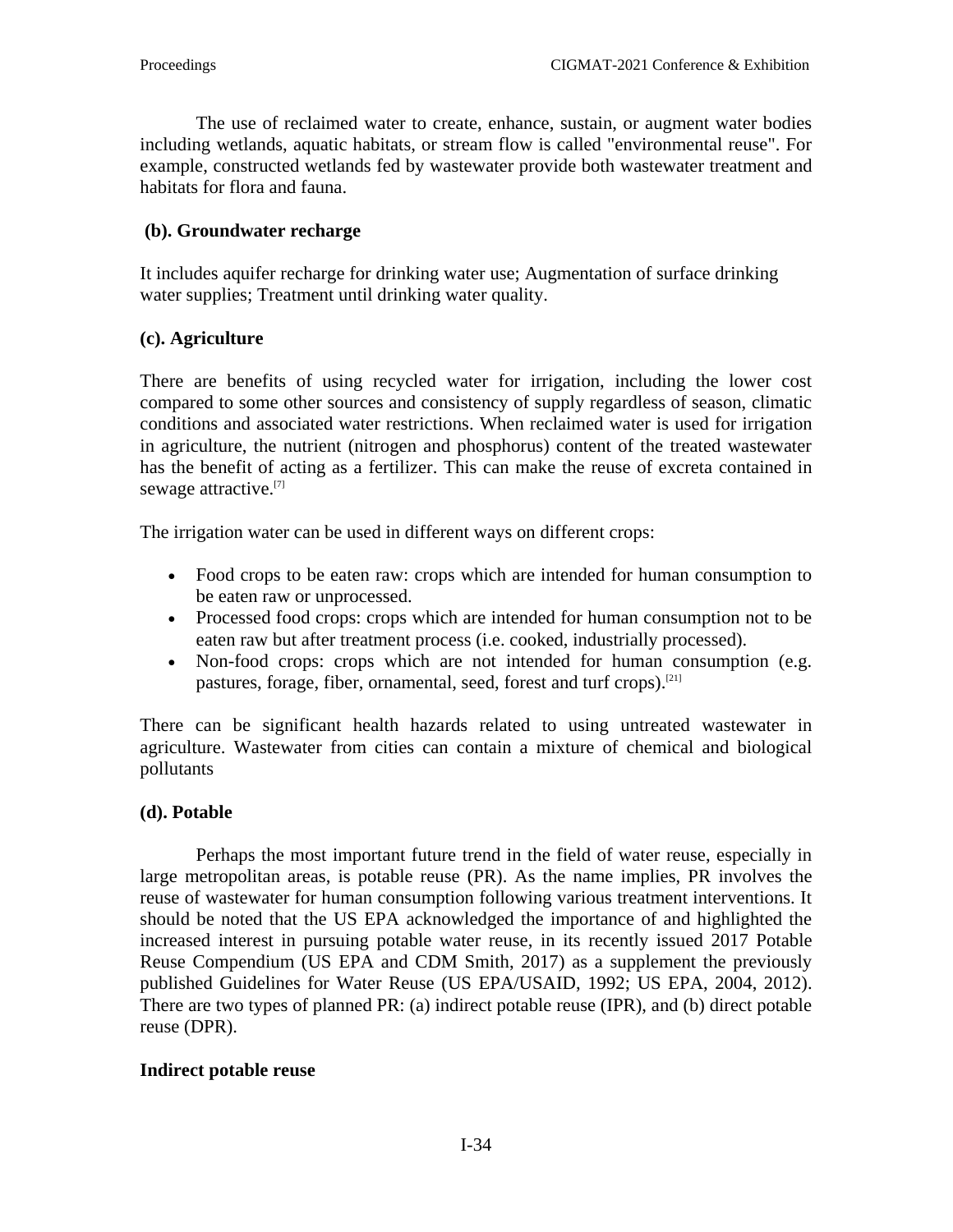Indirect potable reuse (IPR) means the water is delivered to the consumer indirectly. After it is purified, the reused water blends with other supplies and/or sits a while in some sort of storage, man-made or natural, before it gets delivered to a pipeline that leads to a water treatment plant or distribution system. That storage could be a [groundwater](https://en.wikipedia.org/wiki/Groundwater) basin or a surface water reservoir.

#### **Direct potable reuse**

Direct potable reuse (DPR) means the reused water is put directly into pipelines that go to a water treatment plant or distribution system. Direct potable reuse may occur with or without "engineered storage" such as underground or above ground tanks. In other words, DPR is the introduction of reclaimed water derived from domestic wastewater after extensive treatment and monitoring to assure that strict water quality requirements are met at all times, directly into a municipal water supply system. Direct potable reuse is also called "toilet to tap".

#### **(e). Irrigation**

Irrigation of [public parks,](https://en.wikipedia.org/wiki/Public_parks) sporting facilities, private gardens, [roadsides;](https://en.wikipedia.org/wiki/Shoulder_(road)) Street cleaning; Fire protection systems; Vehicle washing; Toilet flushing; Air conditioners; Dust control.

#### **(f). Commercial**

Irrigation of [public parks,](https://en.wikipedia.org/wiki/Public_parks) sporting facilities, private gardens, [roadsides;](https://en.wikipedia.org/wiki/Shoulder_(road)) Street cleaning; Fire protection systems; Vehicle washing; Toilet flushing; Air conditioners; Dust control.

#### **(g). Domestic**

Can be used for Vehicle washing; Toilet flushing; Air conditioners and as external coolants.

#### **(h). Industrial (Chemical and Petroleum)**

There are multiple applications such as Processing water; [Cooling water;](https://en.wikipedia.org/wiki/Cooling_water) Recirculating [cooling towers;](https://en.wikipedia.org/wiki/Cooling_towers) [Washdown](https://en.wikipedia.org/wiki/Washdown) water; Washing aggregate; Making [concrete;](https://en.wikipedia.org/wiki/Concrete) [Soil compaction;](https://en.wikipedia.org/wiki/Soil_compaction) [Dust control.](https://en.wikipedia.org/wiki/Dust_control)

This will also include the oil and gas industries where recycled water is used for hydraulic fracking and also extracting oil from formations. **3.3. New Technologies**

### **3.3.1. Wastewater Treatment**

Some important technological developments that have brought about the renewed interest in wastewater reclamation include: the availability of reliable microfiltration,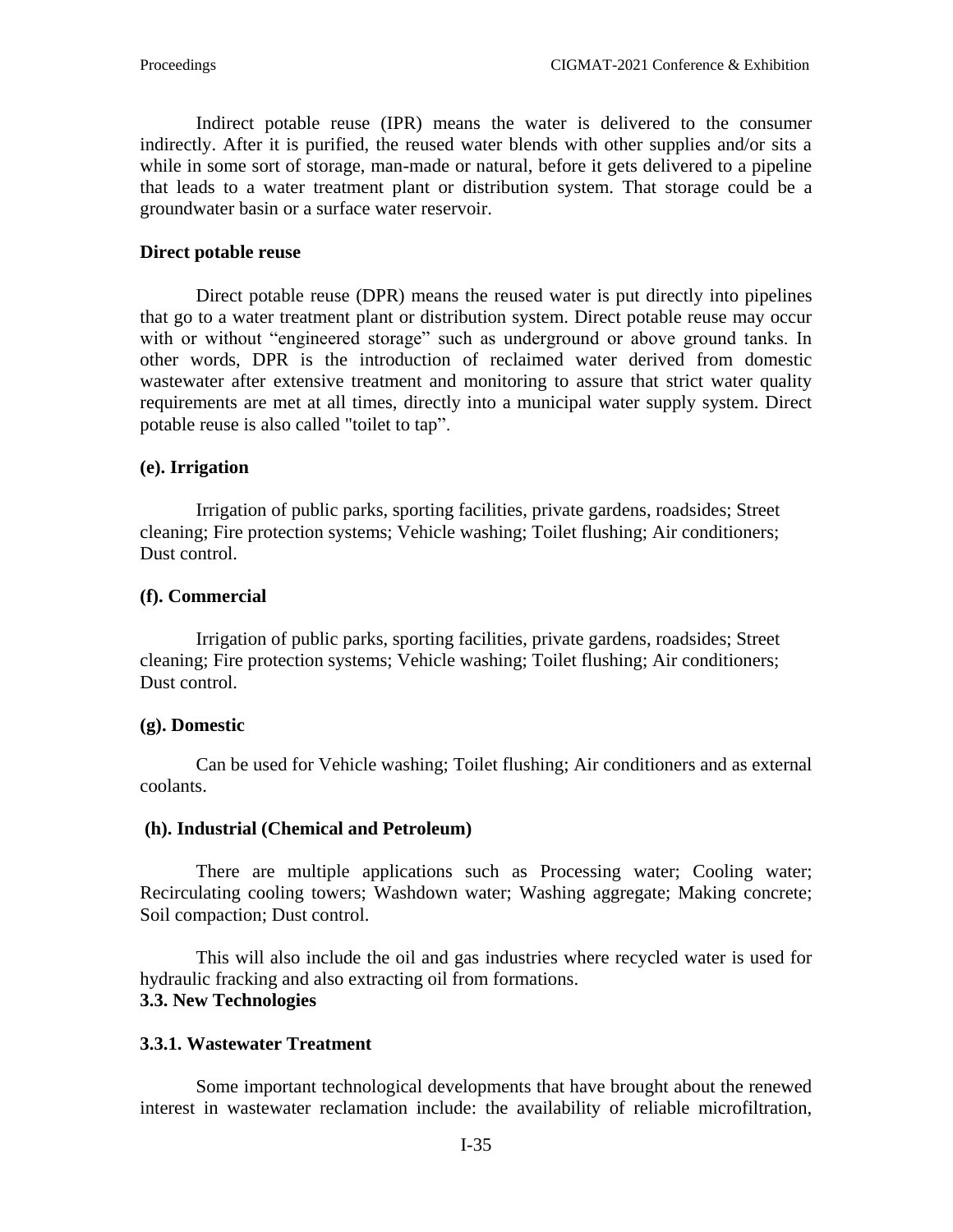ultra-filtration, and reverse osmosis membranes; the use of ozone coupled with biological filtration, low, medium, and high energy UV disinfection; high energy UV advanced oxidation. These treatment processes can now be used to remove acute toxicity (e.g., microorganisms) and chronic toxicity (e.g., chemical constituents). Further, because multiple treatment processes are now available for any given constituent, the multiple barrier concept, which involves the use of redundant treatment processes or other activities, in parallel or series, is applied to reduce the risk from a given constituent (e.g., pathogenic microorganisms). In addition, instrumentation and monitoring equipment have also contributed to the reliability of advanced water treatment facilities.

# **Microbial Fuel Cell**

CIGMAT is working on developing microbial fuel cell (MFC) to treat both oily wastewater and salty wastewater in multi chamber MFCs.

### **3.3.2. Real-Time Monitoring**

### **Point-to- point versus Along the Length Monitoring**



 **Figure 2 Schematic of Monitoring (a) Point-to-Point and (b) Along the Length**

Current monitoring by the USGS is done point to point along the pipeline. There could be accumulation of contaminants around the measuring probes, also there could be fungus growth around the probes. Also, in addition to the water quality, the pipeline infrastructure also needs to be monitored. New two probe real-time monitoring technology has been developed to that can be used to monitor the not only the water quality along the length also the changes in the measuring probes and also the condition including corrosion along the pipelines.

### **4. Conclusions**

New technologies that are now being implemented as well as those under development will help with the conventional and advanced wastewater treatment. Combining advanced treated water with desalinated water will be an attractive option in megacities. New scientific breakthroughs will lead to enhanced understanding of the significance of criteria found in both water and wastewater and their significance to human health. New regulations will be needed to reflect this enhanced biological and chemical understanding. To meet future water resource management and water reuse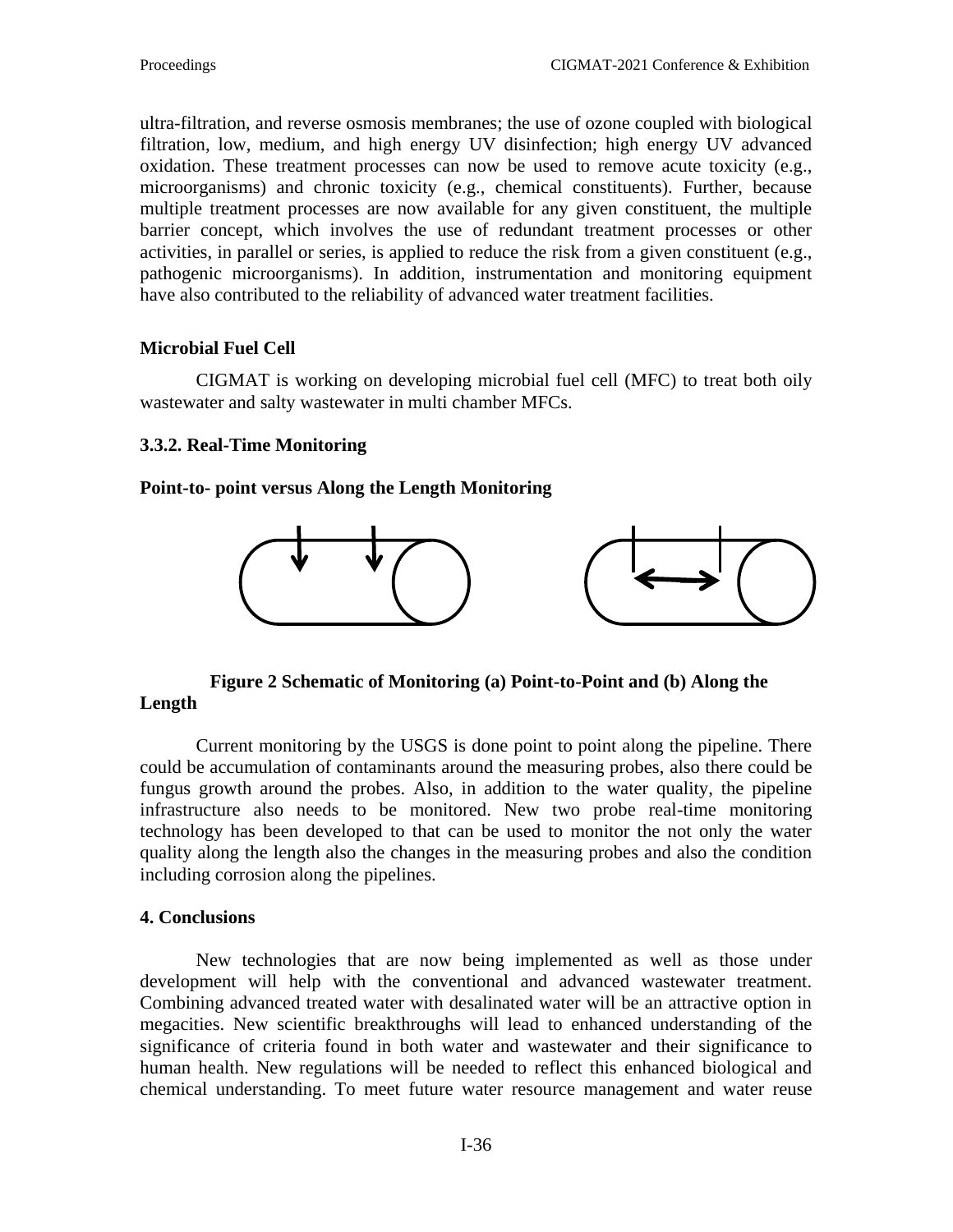challenges effectively, cities must embrace the one water concept. Based on this study following conclusions are advanced:

- (1). It is important to real-time monitor the quality of the wastewaters before, during and after treatment. It is important to identify the parameters to be monitored.
- (2). There is a need to not only monitor the water quality frequently and real-time but also the condition of the infrastructure including the pipelines. Compare the point-topoint measurements with the along the length measurement using the new technologies with quick data analyses and results.
- (3) Develop new treatment methods for easy adoption in the field. Test and evaluate the potential of using microbial fuel cell for treating wastewaters.

### **5. Acknowledgement**

The study on developing microbial fuel cells to treat and recycle wastewater with real-time monitoring has been funded by the Texas Hazardous Waste Research Center (THWRC). Sponsors are not responsible for the conclusions in this study.

### **6. References**

- 1. [Andreas N. Angelakis,](http://www.frontiersin.org/people/u/531203) [Takashi Asano,](http://www.frontiersin.org/people/u/534875) Akissa Bahri, Blanca E. Jimenez and [George Tchobanoglous](http://www.frontiersin.org/people/u/534846) (2018), "Water Reuse: From Ancient to Modern Times and the Future", Frontiers in Environmental Science.
- 2. Liu, J. and Vipulanandan, C.(2017) **"**Effects of Fe, Ni and Fe/Ni Metallic Nanoparticles on Power Production and Biosurfactant Production from Used Vegetable Oil in the Anode Chamber of a Microbial Fuel Cell*,***"** Waste Management, Vol. 66, pp. 169-177.
- 3. Liu, J., Vipulanandan, C. and Ming, Y. (2019) **"**Biosurfactant Production from Used Vegetable Oil in the Anode Chamber of a Microbial Electro-synthesizing Fuel Cell*,***"** Waste and Biomass Valorization, Vol. 10, pp. 2925-2931.
- 4. Tchobanoglous, G. (2012). "New directions for wastewater treatment in the 21st century," in Flotation 2012 Proceedings 6th International Conference on Flotation for Water and Wastewater Systems (New York, NY: International Water Association).
- 5. Tchobanoglous, G. (2017). "Wastewater management in the 21st century: challenges, trends, and future opportunities," in Presented at the 6th CEMEPE/SECOTOX Conference, June 25–30, 2017 (Thessaloniki).
- 6. Tchobanoglous, G., Cotruvo, J., Crook, J., McDonald, E., Olivieri, A., Salveson, A., et al. (2015). Framework for Direct Potable Reuse. Alexandria, VA: WateReuse Research Foundation; American Water Works Association; Water Environment.